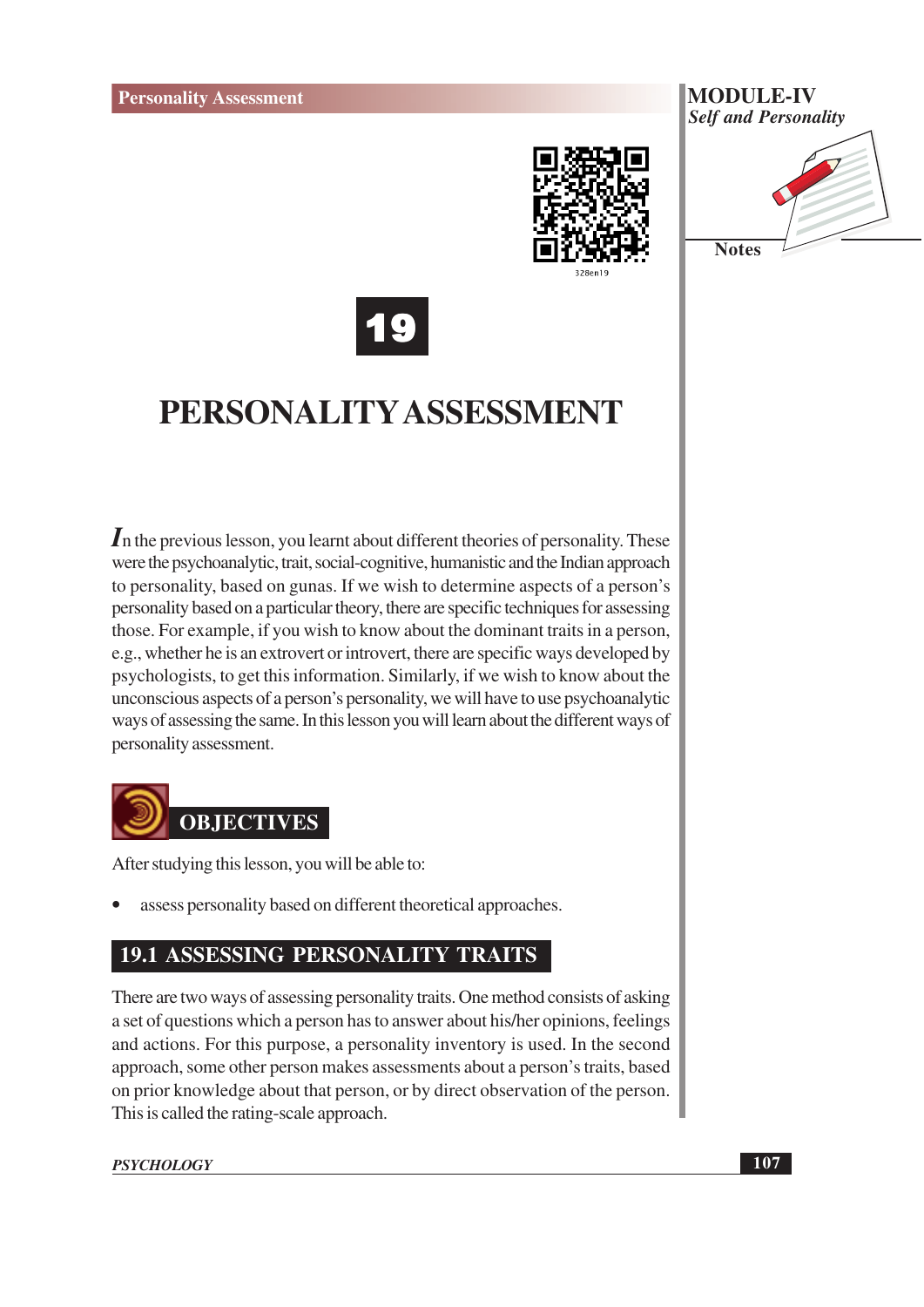#### **MODULE -IV Self and Personality**



Personality inventories are questionnaires where a person has to answer many questions about the way she/he reacts to different situations. A personality inventory may be designed to assess a single trait like extroversion-introversion, or it may assess a number of traits. For example, if a person answers "Yes" to the question "Do you stay in the background in social situations?" this is an indication of introversion. Of course, the assessment will be based on a number of questions relating to different types of situations, not just one question. The Sixteen Factor Personality Questionnaire (16 PF) and the Minnesota Multiphasic Personality Inventory (MMPI) are two very well known inventories which are useful for obtaining information about a person's traits.

Inventories are very useful, but when a person has to report about his/her reactions, sometimes we can be biased about our own characteristics. To overcome this problem, another way of assessing personality traits has been developed based on rating scales. For example a person may be asked to describe the self-confidence level of another person, using of 7 point scale ranging from very low "(1) to very high" $(7)$ .

There are certain conditions which the raters must fulfil, for the rating to be useful and valid. The raters must (a) be able to understand the scale, (b) know the person well about whom the rating has to be made, and, (c) not get biased in his/ her judgment, about the person, and rate in favourable or unfavourable way.

#### **19.2 ASSESSMENT IN PSYCHOANALYIC APPROACH**

As you will recall from the previous lesson, the psychoanalytic approach focuses on a person's unconscious conflicts and motives. But the unconscious part of person's personality, (the major part in this view), is hidden from one's selfawareness. Psychoanalysts, therefore, have to use indirect symbolic information and interpret this to uncover the unconscious conflicts and motives. This approach is called projective technique.

In this approach, if the psychoanalyst wants to obtain knowledge of unconscious processes in a person's psyche, she/he presents certain ambiguous material and asks the person to describe what she/he sees. This ambiguous material may be on ink-blot, or a picture which leads to the person "reading" or projecting some meaning into it from personal experience or fantasy. In this way, the person's unconscious mind is tapped and something is revealed about it. The 'Rorschach' Test' and the 'Thematic Apperception Test' (TAT) are two well known projective tests. The former is based on ink-blots and the latter consists of pictures containing human characters. For example, a TAT picture may have an outline of boy from the back, looking at the sun. On being asked what she/he sees, a person may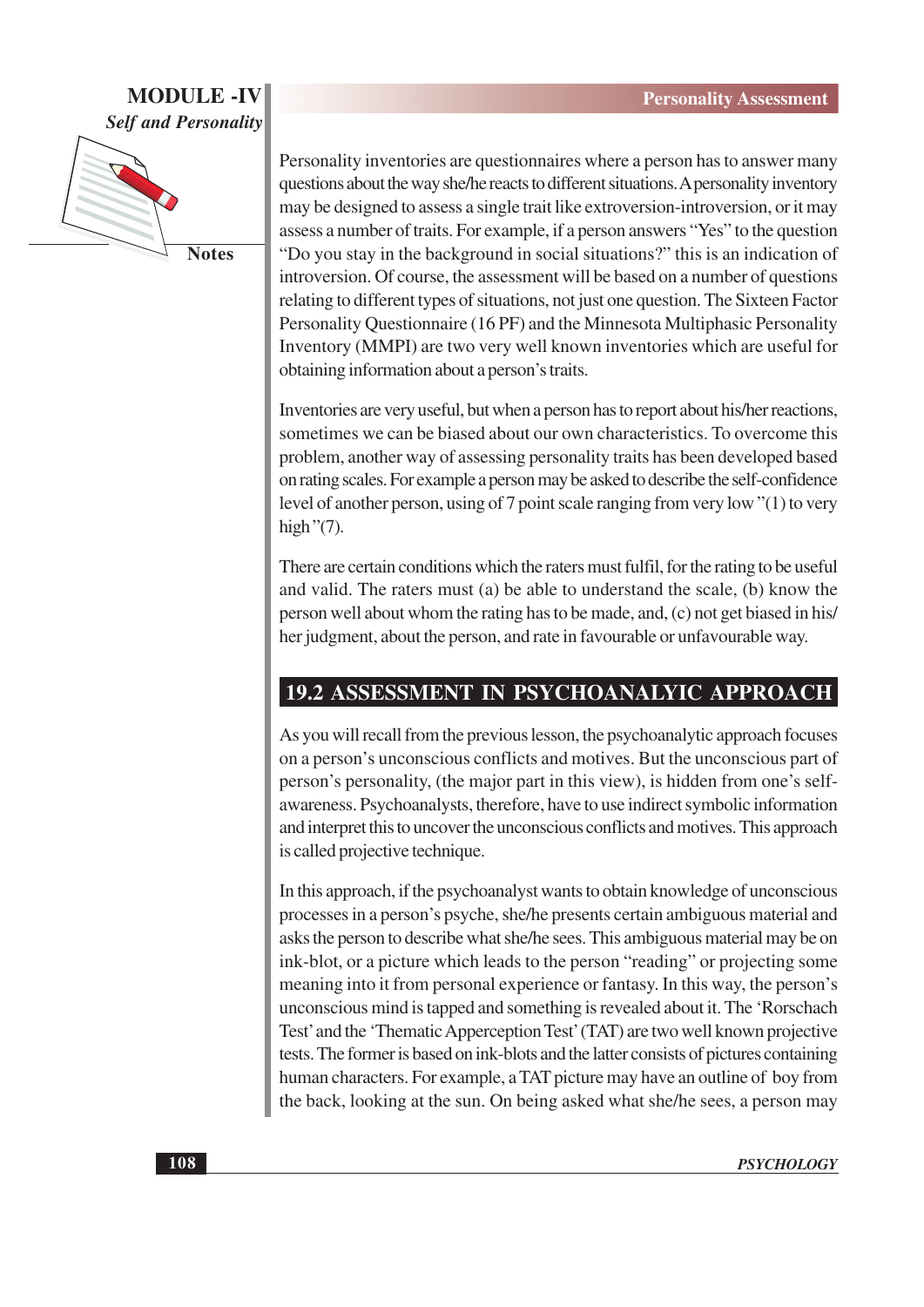respond that "The boy is thinking that she/he will achieve great things in life". In this way the person may have projected his/her own dream of achieving great things in life.



Fill in the blanks with appropriate words

- $1.$  In a person has to answer many questions about the way she/he reacts to different situations.
- 2. A description of a person's traits, based on prior knowledge, is called the  $\equiv$  approach.
- uses indirect symbolic meaning which is interpreted  $\mathcal{E}$ by the psychoanalyst to uncover unconscious conflicts.
- test consists of pictures containing human figures 4. about which a person is required to tell a brief story.

#### 19.3 ASSESSMENT IN HUMANISTIC PERSPECTIVE

As you have learnt, the humanistic approach to personality focuses on how a person experiences her/his world. Therefore, assessment here is concerned with understanding the perception of a person about his/her life situation and experience. A number of methods have been developed to measure a person's self-concept. One approach is based on the person selecting, from a number of descriptive sentences, those which describe him/her in an accurate way. (e.g., "I am a confident person", "I am often nervous", "I am a sincere and hard working student, etc.). Another approach focuses on a persons willingness to express his/her inner nature or self to others. This approach is based on the understanding that the tendency for very high or very low level of self-disclosure are both an indication of emotional immaturity.

#### **19.4 ASSESSMENT OF GUNAS**

In the last lesson you also studied about the Indian approach to personality which emphasises the three Gunas: Sattva, Rajas and Tamas. In order to assess a person's nature based on this conception, we need to have an understanding of which Guna is predominant in a person's life, in thought, speech and action, and then which is

| <b>MODULE-IV</b>            |  |
|-----------------------------|--|
| <b>Self and Personality</b> |  |

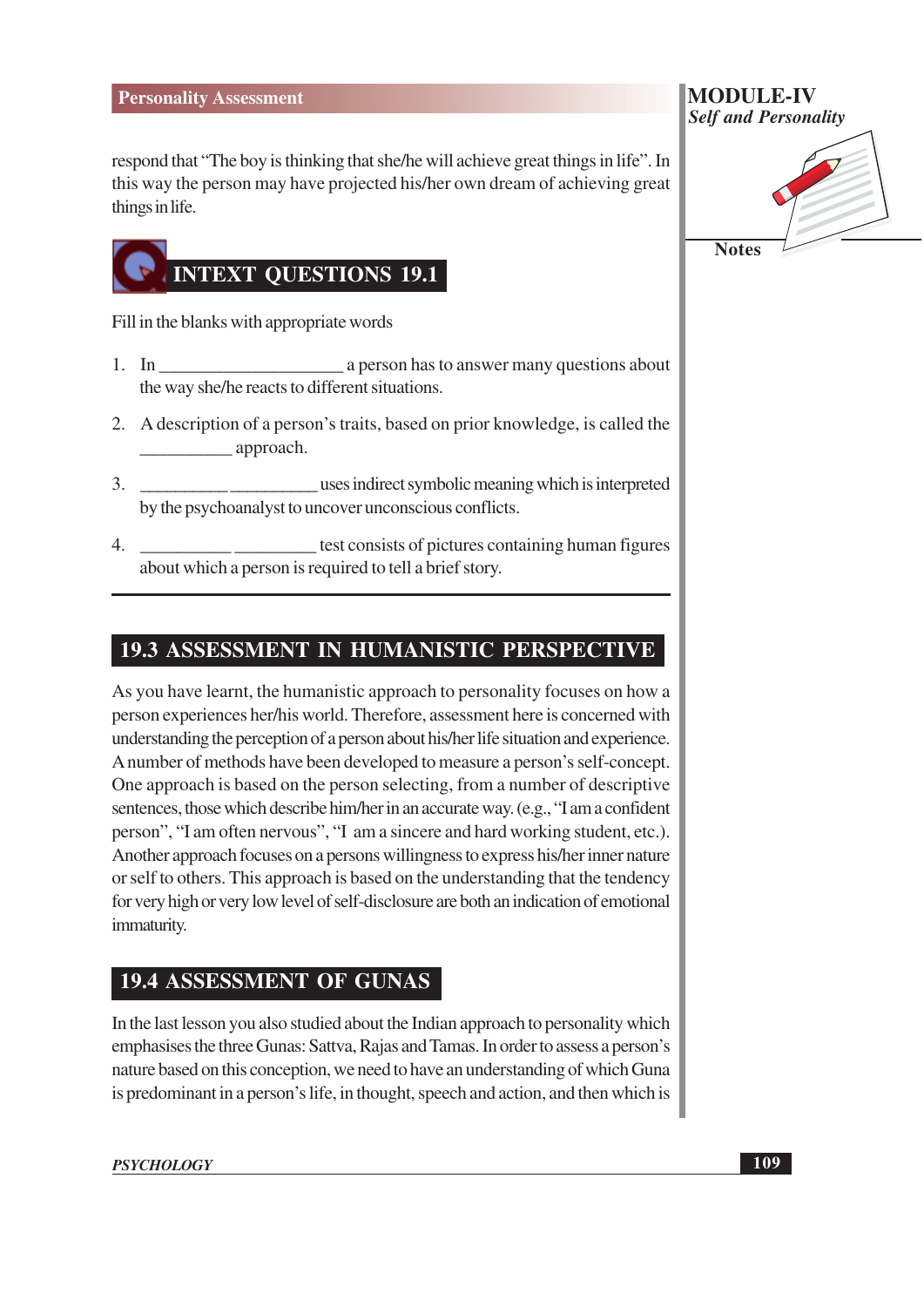#### **MODULE -IV Self and Personality**



**Notes** 

less dominant, and finally which is the least. For example, a person who is extremely truthful, detached, and helpful is likely to be high on Sattva. In order to assess which Guna is predominant in an individual's personality, we have to obtain combined information using questionnaires, observation etc. Some inventories have been developed which gives us some information about the way the Gunas are active in an individual's personality.

# **INTEXT QUESTIONS 19.2**

Fill in the blanks:

- approach, assessment focuses on how a person perceive 1. In the his/her world.
- 2. A person's willingness to expose his/her inner nature or self to other's is referred to as the tendency for
- 3. Assessment in the Indian Guna approach attempts to find out, which Guna is in an individual's personality.
- $\overline{4}$ . method which is used in the trait approach is also used for the Guna perspective.

### **WHAT YOU HAVE LEARNT**

- Personality assessment is related to the theory of personality through which we want to understand a person.
- The trait approach to assessment uses personality inventories, and rating scales.
- The psychoanalytic approach to assessment uses the projective technique where a person describes ambiguous material like inkblots.
- The humanistic approach to personality assessment attempts to find out how a person perceives his/her world.
- The Guna approach to assessment relies on multiple ways, including inventories.



Briefly write how personality assessment is done in each of the following approaches: